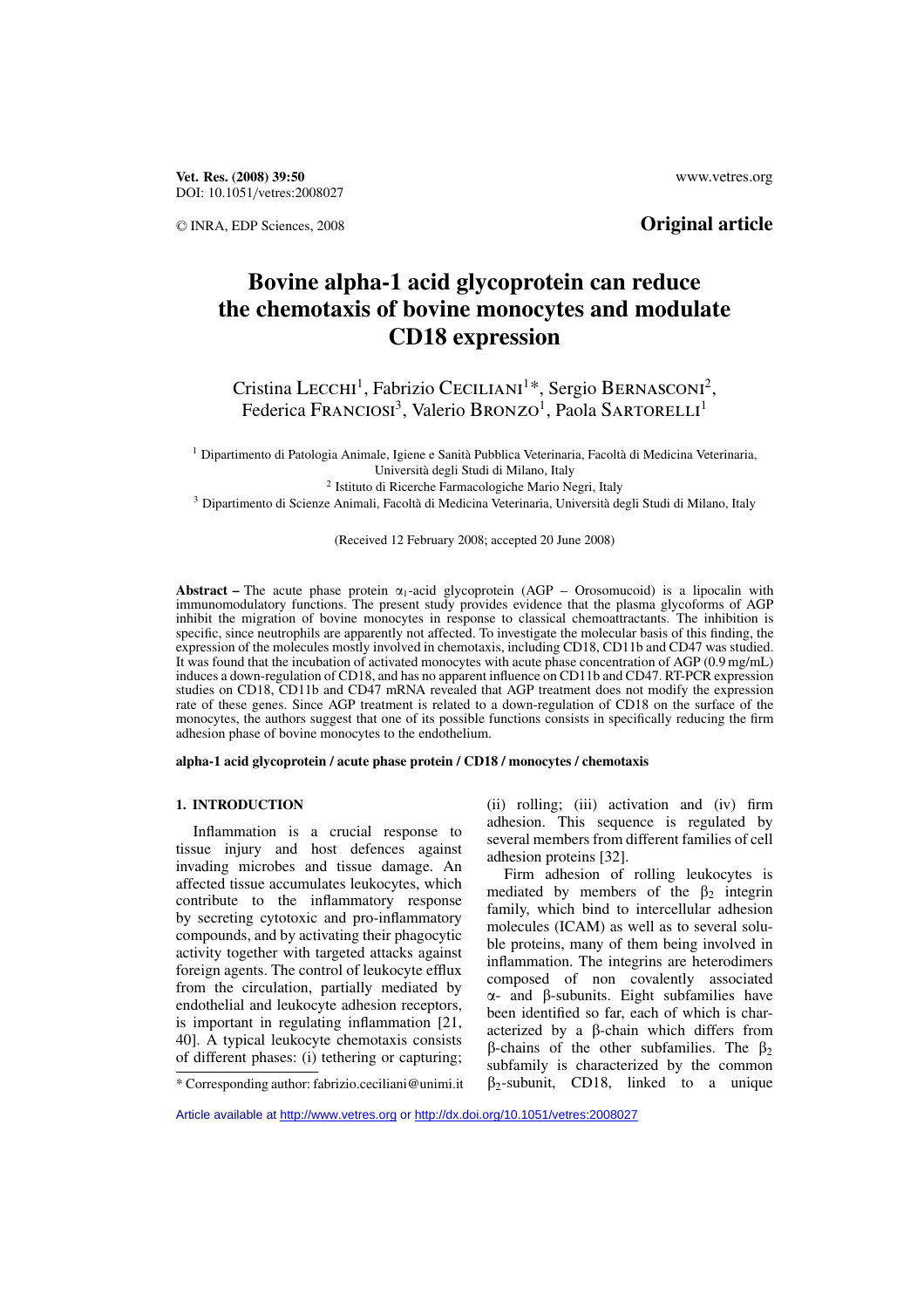$\alpha$ -subunit. At present four  $\beta_2$  integrins have been identified: CD11a/CD18 (LFA-1), CD11b/CD18 (MAC-1), CD11c/CD18 (p150/95) and CD11d/CD18 [15]. The involvement of the CD18 subunit in chemotaxis has been evidenced in humans and bovines by leukocyte adhesion deficiency (LAD). This phagocytic disease originates from mutations in the CD18 gene, which predisposes to life-threatening infections, caused by impaired intravascular adhesion, transendothelial migration, phagocytosis and target cell killing [2, 24].

CD47 (also known as integrin-associated protein or IAP) is an immunoglobulin superfamily member involved in leukocyte transmigration across the epithelia and endothelia. CD47 can modulate cell adhesion, cooperating with  $\beta_2$  integrins CD11b/CD18, and subsequent migration stages, resulting in rapid opening and closing of tight junctions to allow the passage of cells and the preservation of the epithelial barrier [26, 29]. CD47 is ubiquitously expressed on the plasma membrane [30], and anti-CD47 antibodies have been shown to potently inhibit neutrophil transmigration [22]. The presence and importance of CD47 in the migration of bovine neutrophils (PMN) were recently demonstrated by Lamote et al. [20].

Pro-inflammatory cytokines produced by leukocytes and endothelial cells during inflammation induce a reorganization of the gene expression pattern of hepatocytes, thus causing an up-regulation of the synthesis of a family of structurally unrelated proteins, the Acute Phase Proteins (APP). From a clinical perspective, alpha-1 acid glycoprotein (AGP) acts as a minor APP in humans and domestic animals, since its concentration is increased up to 3–5 fold during inflammation [16, 27]. AGP is mainly produced by hepatic cells: extra-hepatic expression has even been reported in other tissues, such as in white blood cells, including cultured human monocytes [25, 31], and in resting or activated polymorphonuclear leukocytes, all able to develop an immunological barrier providing a rapid defence against additional damage caused by inflammation [6, 27, 28, 38]. While

being one of the most important binding proteins in plasma [17], AGP also features several immunomodulatory functions [16], such as, for example, the stimulation of human monocytes to release pro- and anti-inflammatory cytokines [36], the inhibition of the chemotactic response of human neutrophils challenged with formyl-methionyl-leucyl-phenylalanine (fMLP) [19, 41] and the reduction of platelet aggregation [35]. Moreover, AGP is capable of protecting cells from apoptosis induced by inflammation [7–9]. In this study it was first hypothesized that AGP may modulate the chemotactic response of bovine defensive cells, including monocytes and polymorphonuclear cells. In the second part of the investigation, it was hypothesized that ideal targets of AGP activity were the surface molecules mostly involved in chemotactic migration, which include  $\beta_2$ -integrins and CD47. Before this study was carried out, the binding of AGP on the surface of monocytes and granulocytes was examined.

#### **2. MATERIALS AND METHODS**

#### **2.1. Materials**

#### *2.1.1. Reagents*

Zymosan A from *Saccharomices cerevisiae*, human recombinant IL-8 expressed in *Escherichia coli*, HEPES, EDTA, RPMI-1640, Red Blood Cell Lysing Buffer Hybri-Max™, Percoll, PBS without  $Ca^{2+}$  and  $Mg^{2+}$  and endotoxin-free water were purchased from Sigma-Aldrich Co. (St. Louis, MO, USA). Fetal Bovine Serum was provided by Biochrom AG (Berlin, Germany) and Ficoll 1077 by GE Healthcare Europe GmbH (Munich, Germany). Chemotaxis chamber and PVP-free polycarbonate filter were purchased from NeuroProbe<sup>®</sup> (Gaithersburg, MD, USA), Diff-Quick from Medion Diagnostics (Düdingen, Switzerland). Macs<sup>®</sup> Separation Columns and CD14 Microbeads were purchased from Miltenyi-Biotech (Auburn, CA, USA), the RNeasy Mini Kit from Qiagen GmbH (Hiden, Germany), iScript™ cDNA Synthesis Kit and SYBR® Green mix from Biorad (Hercules, CA, USA).

AGP was obtained from healthy bovine serum following the chromatographic purification

Page 2 of 14 (*page number not for citation purpose*)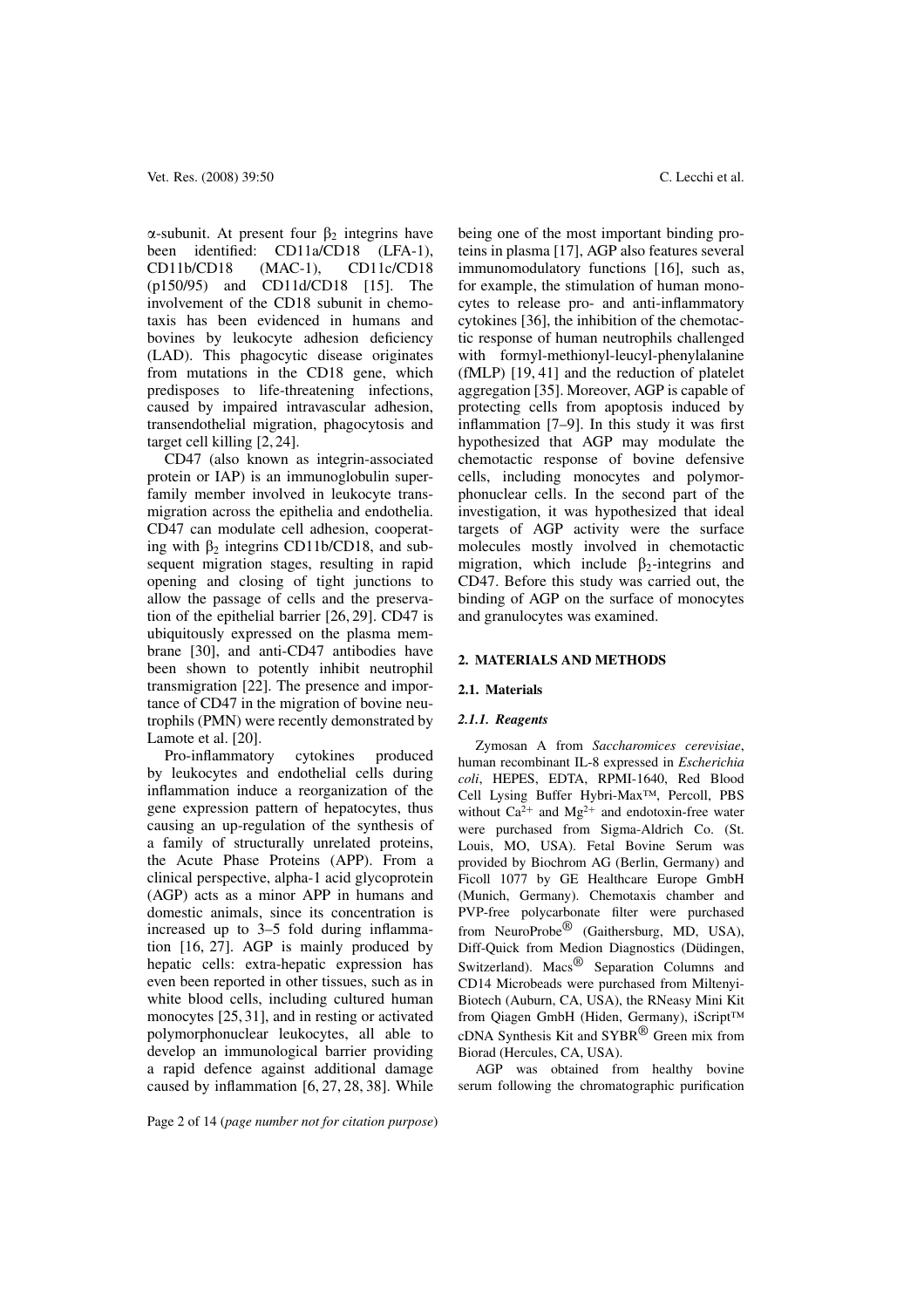protocol previously established [7]. The final endotoxin level was measured using *Limulus amebocyte lysate* (LAL) (BioWhittaker, Walkersville, MD, USA). RhIL-8 was reconstituted in endotoxin-free water. Before use, ZAS was passed through a  $0.22 \,\mu m$  filter provided by Millipore (Billerica, MA, USA). Chromatin DNA stained DAPI was purchased from Molecular Probes® Europe BV (Leiden, Netherlands) and anti-fade medium from Vectashild (Burilngame, CA, USA).

Mouse anti-human CD47 (clone BRIC 126), which cross reacts with bovine CD47 [20], mouse anti-bovine CD11b (clone CC126) and their irrelevant control mouse antibody IgG2B; mouse anti-canine CD18 (clone CA1.4E9), which cross reacts with bovine CD18 [3], and its irrelevant control mouse antibody IgG1, secondary antibody polyclonal rabbit anti-mouse IgG-FITC were purchased from Serotec (Oxford, UK) and resuspended in endotoxin-free PBS; goat antimouse IgG1-FITC IgG2b-PE were purchased from Santa Cruz Biotechnology® (Santa Cruz, CA, USA). The maximal inhibitory dose of each antibody was determined in initial dose-response experiments.

Polyclonal rabbit anti-bovine AGP was used as described [7]; the secondary antibody donkey anti-rabbit IgG-FITC was purchased from Jackson Immunoresearch lab (West Grove, PA, USA).

#### *2.1.2. Source and purification of monocytes and polymorphonuclear cells from bovine blood*

Bovine monocyte  $(CD14<sup>+</sup>$  cells) isolation was carried out as previously described [7] with some modifications. Clinically healthy multiparous lactating cows (Holstein Friesians) between three and eight years of age, and between four and ten weeks after calving were used for blood collection. Blood was collected by jugular venipuncture into sterile tubes containing 3.2% sodium citrate as an anticoagulant and was processed within one hour of collection. Buffy coat, obtained by centrifugation at  $1260 \times g$  for 30 min at room temperature, was diluted 1:5 (vol/vol) in PBS with 2 mM EDTA, and 10 mL of this solution were overlaid on 3 mL Ficoll 1077 and centrifuged for 30 min at  $1500 \times g$  at 4 ◦C. Mononuclear cells were collected from the interface. The cells were resuspended in 50 mL PBS with 2 mM EDTA and centrifuged for 7 min at 400  $\times$  g at 4 °C in order to remove platelets. This

step was repeated four times. Remaining red blood cells were lysed with Red Blood Cell Lysing Buffer Hybri-Max.

Monocyte  $(CD14<sup>+</sup>)$  cell isolation was carried out using magnetic activated cellular sorting (MACS). Briefly, PBMC were incubated with anti-human CD14 labeled super-paramagnetic beads  $(20 \mu L/10^8)$ cells) for 15 min at  $4 °C$  and CD14<sup>+</sup> cells were isolated from a MidiMacs column according to the manufacturer's instructions. The purity of the sorted cells  $(> 98\%)$  was evaluated by flow cytometry. Cell viability, as determined by Trypan Blue exclusion, was > 95%. The concentration of monocytes was adjusted to  $1.5 \times 10^6$ /mL in migration medium with 1% heat inactivated FBS (see below).

Bovine neutrophils were isolated as described [5, 34] after partial modifications. Blood samples were collected from six cows as described above; samples containing less than 5% of eosinophils were used. Blood was centrifuged at  $1000 \times g$  for 30 min at 4 °C; the plasma, buffy coat and top one-third of the red blood cell pellet were aspirated. The remainder of the pellet containing PMN was diluted 1:3 (vol/vol) in cold PBS, gently layered on 10 mL Percoll 1.087 g/mL and centrifuged at  $400 \times g$  for  $40 \text{ min}$ at room temperature. After the removal of Percoll, the remaining red blood cells were removed by hypotonic lysis and neutrophils were washed four times with cold PBS. Cell viability, as determined by Trypan Blue exclusion, was > 95%. The concentration of neutrophils was adjusted to  $1.5 \times 10^6$ /mL in migration medium with 10% heat inactivated FBS.

#### *2.1.3. Media*

The AGP and rhIL-8 were diluted in migration medium (RPMI 1640 with 20 mM HEPES and 1% or 10% heat inactivated FBS for monocytes and neutrophils respectively).

Bovine serum was activated with 15 mg/mL of Zymosan A at  $37^{\circ}$ C for 60 min. The mixture was then incubated at  $56^{\circ}$ C for 30 min to destroy complement components with the exception of C5a. Zymosan particles were removed by centrifuging the mixture for 15 min at  $1000 \times g$  at 4 °C. The supernatant obtained was filtered through a  $0.22 \,\mu m$ filter membrane, stored at −80 ◦C and used within three months. For migration assay the ZAS stock solution was diluted 1:5 (vol/vol) with migration medium.

(*page number not for citation purpose*) Page 3 of 14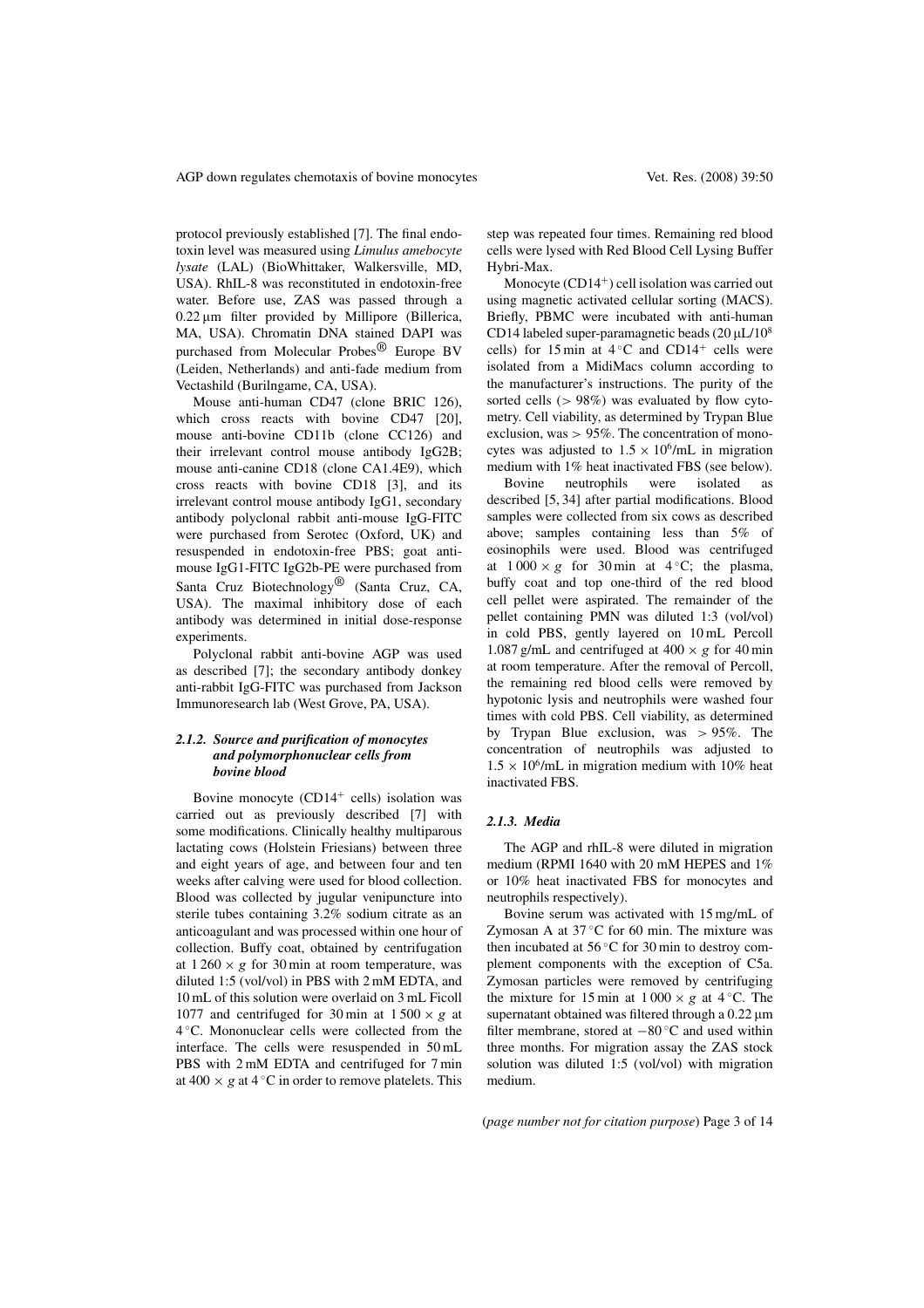The cells were incubated in the presence of chemoattractants: ZAS was used for monocytes and either ZAS or rhIL-8 (100 ng/mL, final concentration) for neutrophils [43]. The activated cells were then cultured with two different concentrations of purified AGP: precisely at low concentration similarly to bovine plasma in healthy subjects (0.3 mg/mL), and at high concentration similarly to bovine plasma at acute phase reaction (0.9 mg/mL) [11, 37]. Monocytes and neutrophils were incubated at  $37^{\circ}$ C for 2h and 30 min, respectively.

All the experiments were carried out by running control samples in parallel, in which AGP was replaced by medium. After incubation, the cells were centrifuged at  $500 \times g$  for 7 min at 4 °C and suspended in migration medium without chemoattractants and protein.

#### **2.2. Migration assay**

Cell migration was evaluated using a microchamber technique as previously described [12]. Twenty-seven microliters of chemoattractant solution or migration medium (with 1% or 10% heat inactivated FBS for monocytes and neutrophils respectively) were added to the lower wells of a 48-well chemotaxis chamber. Assays were made in triplicate. A PVP-free polycarbonate filter (5  $\mu$ m pore size) [42] was layered onto the wells and covered with a silicon gasket and the top plate. Fifty microliters of cell suspension  $(1.5 \times 10^6 \text{ cells/mL})$  were seeded in the upper chamber. The chamber was incubated at 37 ◦C in  $5\%$  CO<sub>2</sub> for 75 min for neutrophils and for 105 min for monocytes. At the end of incubation, the filters were removed and stained with Diff-Quick and ten high-power oil-immersion fields were counted.

#### **2.3. Flow cytometry analysis**

Indirect cell staining was performed. Neutrophils and monocytes were incubated with saturating amounts of primary antibodies, mouse anti-human CD47 or its irrelevant control mouse antibody IgG2b to eliminate non specific binding; mouse anti-bovine CD11b or its irrelevant control mouse antibody IgG2b and mouse anti-canine CD18 or its irrelevant control mouse antibody IgG1. Isolated cells  $(5 \times 10^5)$  were suspended in sterile PBS with 1% FBS and incubated with primary antibody for 30 min at 4 ℃. After incubation,

cells were centrifuged at 500  $\times$  g for 8 min at 4 °C, washed twice with excess of cold PBS with 1% FBS and labeled for 30 min at  $4 °C$  in the dark with secondary antibody polyclonal rabbit anti-mouse IgG-FITC for neutrophils and goat anti-mouse IgG1-FITC or IgG2b-PE for monocytes. The cells were then centrifuged at 500  $\times$  g for 8 min at 4 °C, washed, stabilized with 1% formalin in PBS and kept at  $4^{\circ}$ C until flow cytometric analysis.

Cells ( $1 \times 10^4$  events) were analyzed on a FACS Calibur cytometry system (Becton Dickinson, Mountain View, CA, USA) calibrated with Calibrite beads (Becton Dickinson).

#### **2.4. mRNA expression**

Total RNA was extracted from stimulated monocytes using the RNeasy Mini Kit according to the manufacturer's protocol. The reverse transcription  $(RT)$  reaction was carried out on  $1 \mu$ g RNA using an iScript™ cDNA Synthesis Kit. The thermal profile was as protocol suggesting. Quantitative reactions were performed in  $25 \mu L$  of SYBR® Green mix and 400 nM of CD47 primers (sense-GCTGGACTACTGCTCACTGTC and antisense-GAGGACATCCCCATAGCTATC) and GAPDH primers (sense-GGCGTGAACCACGAGAAGTA TAA and antisense-CCCTCCACGATGCCAA AGT) and 450 nM of CD11b primers (sense-GAGGCACTGTGATGCTGTCC and antisense-GCCTGTCCCCATTCACATCC) and CD18 primers (sense-CCTCAATGGCATCACCGAGTC and antisense-TGACGAAGGGGAGCACCG). Each sample was tested in duplicate. In order to evaluate the PCR efficiency, series of dilution were prepared by performing fourfold serial dilution starting from the reference samples. The thermal profile used (95 $°C$  for 90 s, 50 cycles of 95 $°C$  for 15 s and  $60^{\circ}$ C for 60 s; for melting curve construction, 55 °C for 60 s and 80 cycles starting to 55 °C and increasing  $0.5\degree$ C each  $10\text{ s}$  was the same for each target gene. The results obtained were compared using the delta-delta Ct method [14].

#### **2.5. Immunocytochemistry studies related to AGP binding to bovine monocytes**

In order to verify if the activated bovine monocytes were capable of binding AGP on the membrane surface,  $1.5 \times 10^5$  monocytes were stimulated for 2h with or without ZAS and AGP (0.3 mg/mL or 0.9 mg/mL). The cells were

Page 4 of 14 (*page number not for citation purpose*)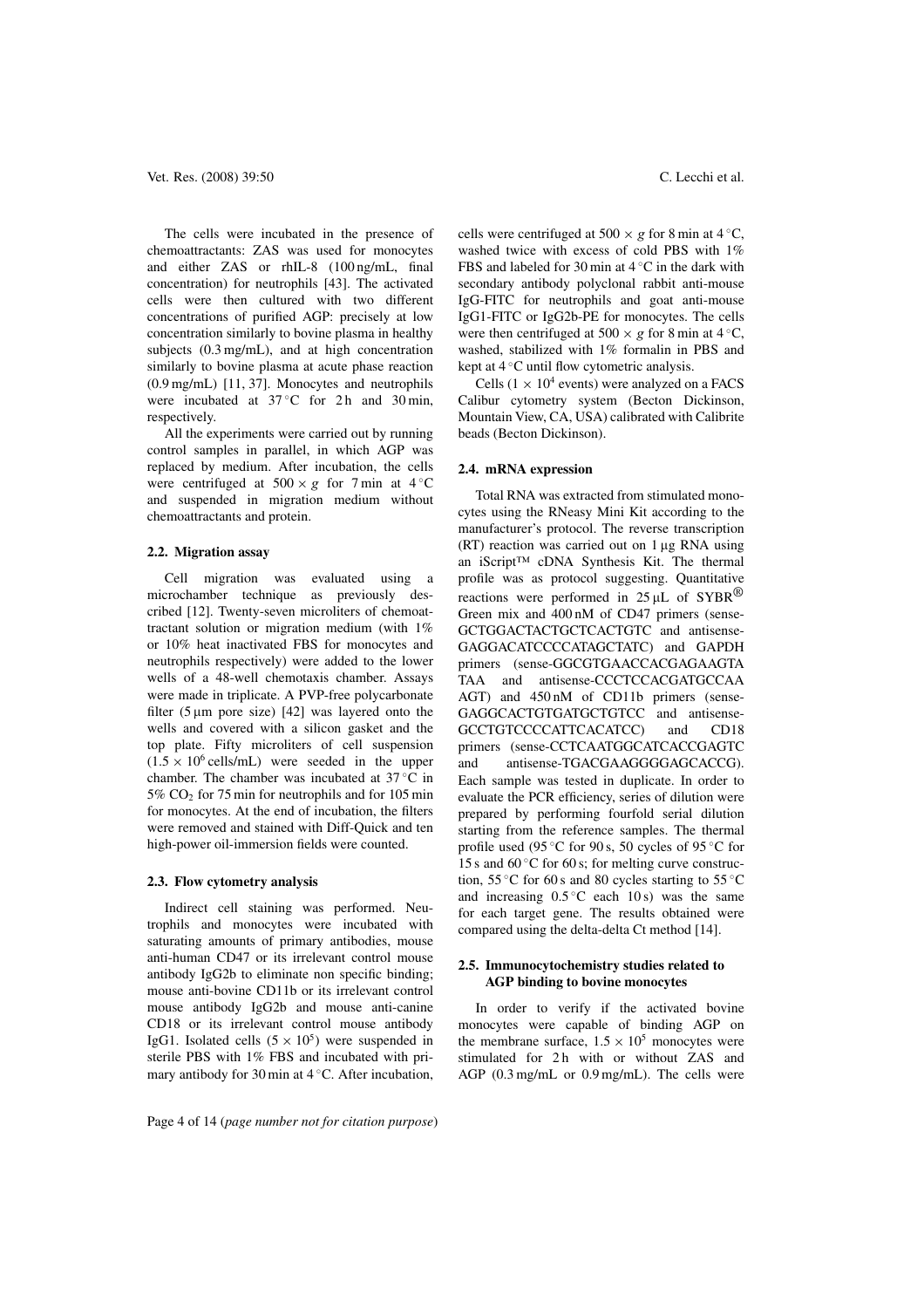centrifuged at  $500 \times g$  for 8 min at 4 °C, washed two times with cold sterile PBS in order to remove stimulation medium and stabilized with 1% formalin. The cells were allowed to settle on a glass slide and processed to assess AGP localization by immunofluorescence. After an incubation of 30 min at 26 ◦C in non-sterile PBS containing 1% BSA and 1% NDS (Normal Donkey Serum), the slides were incubated overnight at 4 ◦C with a polyclonal rabbit anti-bovine AGP (17 µg/mL in DPBS) [9]. After the incubation, the samples were washed twice in PBS and stained with a fluorescein isothiocyanate (FITC) conjugated donkey anti-rabbit IgG antibody  $(1:200)$  for 30 min at 26 °C. Chromatin DNA was stained with DAPI ( $0.05 \mu g/mL$  in PBS).

As the control, the primary antibody against AGP was omitted from one slide for each experiment. All samples were mounted with an anti-fade medium and observed with a conventional epifluorescence microscope (Nikon, Eclipse E 600).

#### **2.6. Statistical analysis**

For all statistical procedures, mean and standard error of the mean values were computed using statistical software (SPSS 15.0, SPSS Inc., Chicago, USA). Different treatments were compared using a non parametric Wilcoxon test for paired samples. Statistical significance was accepted at  $P < 0.05$ .

#### **3. RESULTS**

#### **3.1. The quality of AGP**

The protein that was used throughout all the experiments presented hereby was purified from blood as described in the Materials and Methods section. The endotoxin level in AGP used in the present study was  $< 0.05$  ng/mg of protein, a value compatible with in vivo experiments with monocytes and neutrophils. Analysis of AGP by SDS-PAGE followed by Commassie Brilliant blue staining revealed (i) a single band of ∼43 kDa; and (ii) homogeneity in the protein fraction, used to perform all the experiments in this paper (data not shown).

#### **3.2. Effect of AGP on monocyte and neutrophil chemotaxis**

To determine whether AGP is involved in monocyte and neutrophil chemotaxis, freshly

isolated bovine monocytes and neutrophils were stimulated with AGP at physiological (0.3 mg/mL) or acute phase (0.9 mg/mL) concentration for 2 h and 30 min respectively. The chemotactic media were subsequently tested for monocyte and neutrophil migration in a modified Boyden chamber assay, where the cells were allowed to migrate across a membrane. As positive control, ZAS only was used for monocytes, while either ZAS or rhIL-8 was employed for neutrophils (Fig. 1). The results show that the migration of monocytes was modified by AGP at both low and high concentrations: as shown in Figure 1A, monocyte migration rate was significantly reduced when the cells were pre-incubated with AGP at both low and high concentrations and chemotactic medium contained only ZAS  $(P < 0.01)$ . Similar results were obtained when the pre-incubated cells migrated to the chemotactic medium including ZAS and AGP at physiological dose. A further decrease of migration was observed when high concentration of AGP was added to the chemotactic medium with ZAS  $(P < 0.001)$ . No modification in neutrophil migration was observed when either ZAS or rhIL-8 (Fig. 1B) was used as challengers.

#### **3.3. Influence of AGP on CD11b, CD18 and CD47 expression on monocyte and neutrophil surface**

The expression of CD47 on the surface of bovine monocytes has not been under investigation so far, to the authors' best knowledge. In the present study, it was assessed by means of flow cytometry which resulted in a clear expression of CD47, as observed and shown in supplementary material (Fig. A available online only at www.vetres.org). The mean channel fluorescence (MCF) for CD47 was  $220 + 36$  (mean  $+$  SEM) after subtraction of fluorescence associated with the autofluorescence, isotype matched control and secondary antibody control. The mean value for CD11b (positive control) was  $638 \pm 100$  $(mean \pm SEM)$ .

Monocytes and neutrophils were treated with or without chemotaxis activator (ZAS

(*page number not for citation purpose*) Page 5 of 14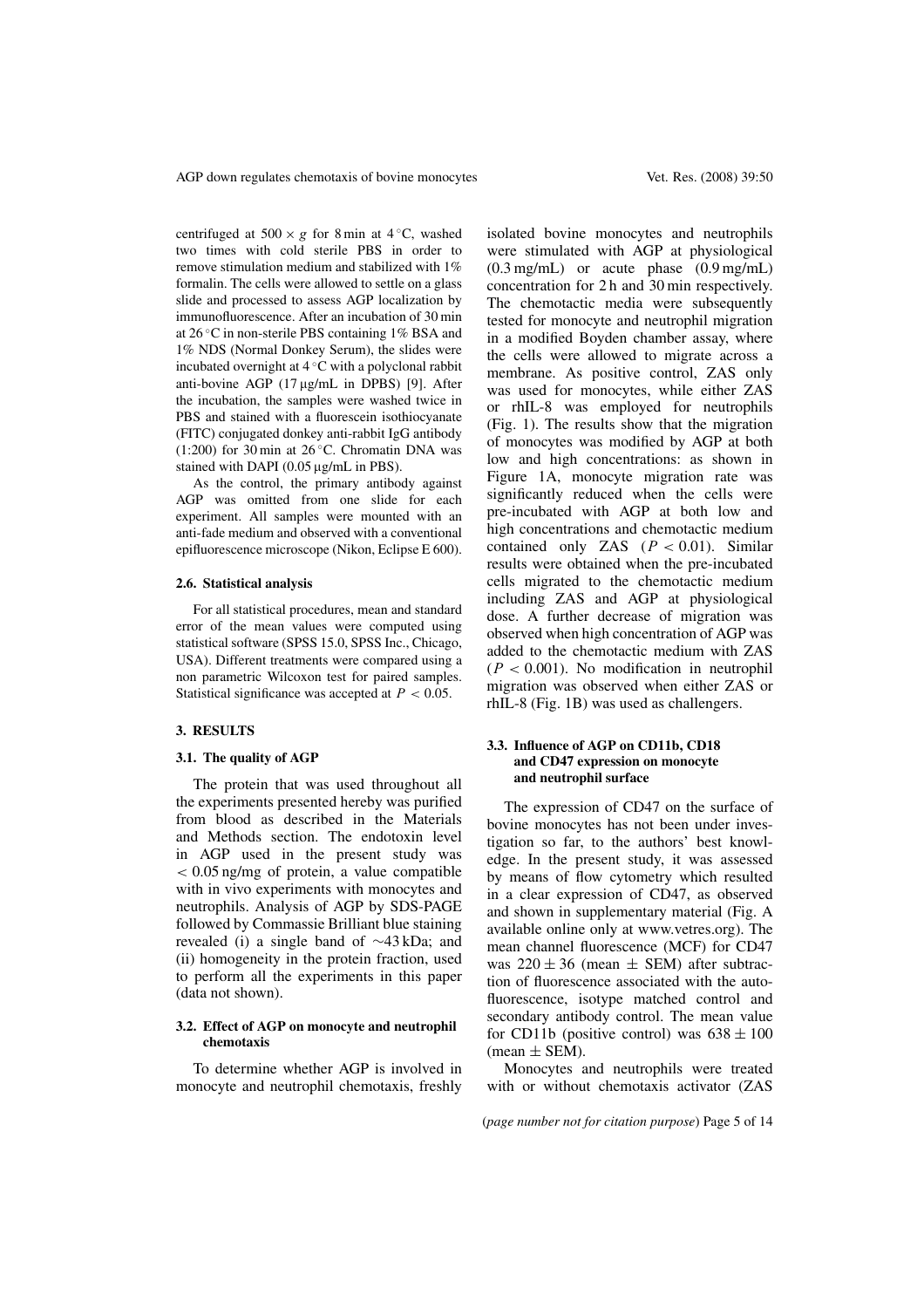

**Figure 1.** AGP effects on chemotactic monocyte and neutrophil response. (A) Bovine monocyte migration. Media with or without ZAS were used as positive or negative controls respectively. Each assay was carried out in triplicate. Data are means ± SEM of eight independent experiments. The presence of physiological (0.3 mg/mL) and acute phase (0.9 mg/mL) doses of AGP in cell stimulation media significantly reduced to negative control level monocyte migration (\*\*P < 0.01) when compared with positive controls. A migration reduction was also observed when AGP at physiological concentration was present in chemotactic medium with ZAS ( ${}^*P$  < 0.05). A higher migration reduction was observed when AGP at pathological concentration  $P < 0.05$ ). A higher migration reduction was observed when AGP at pathological concentration in chemotactic medium with ZAS  $(***P < 0.001)$ . (B) Bovine neutrophil migration towards ZAS was present in chemotactic medium with ZAS (\*\*\* $P < 0.001$ ). (B) Bovine neutrophil migration towards ZAS or rhIL-8. Media with or without ZAS or rhIL-8 were used as positive or negative controls respectively. Each assay was carried out in triplicate. Data are means  $\pm$  SEM of six independent experiments. The AGP either at low (0.3 mg/mL) and high concentration (0.9 mg/mL) had no influence on the neutrophil migration.

Page 6 of 14 (*page number not for citation purpose*)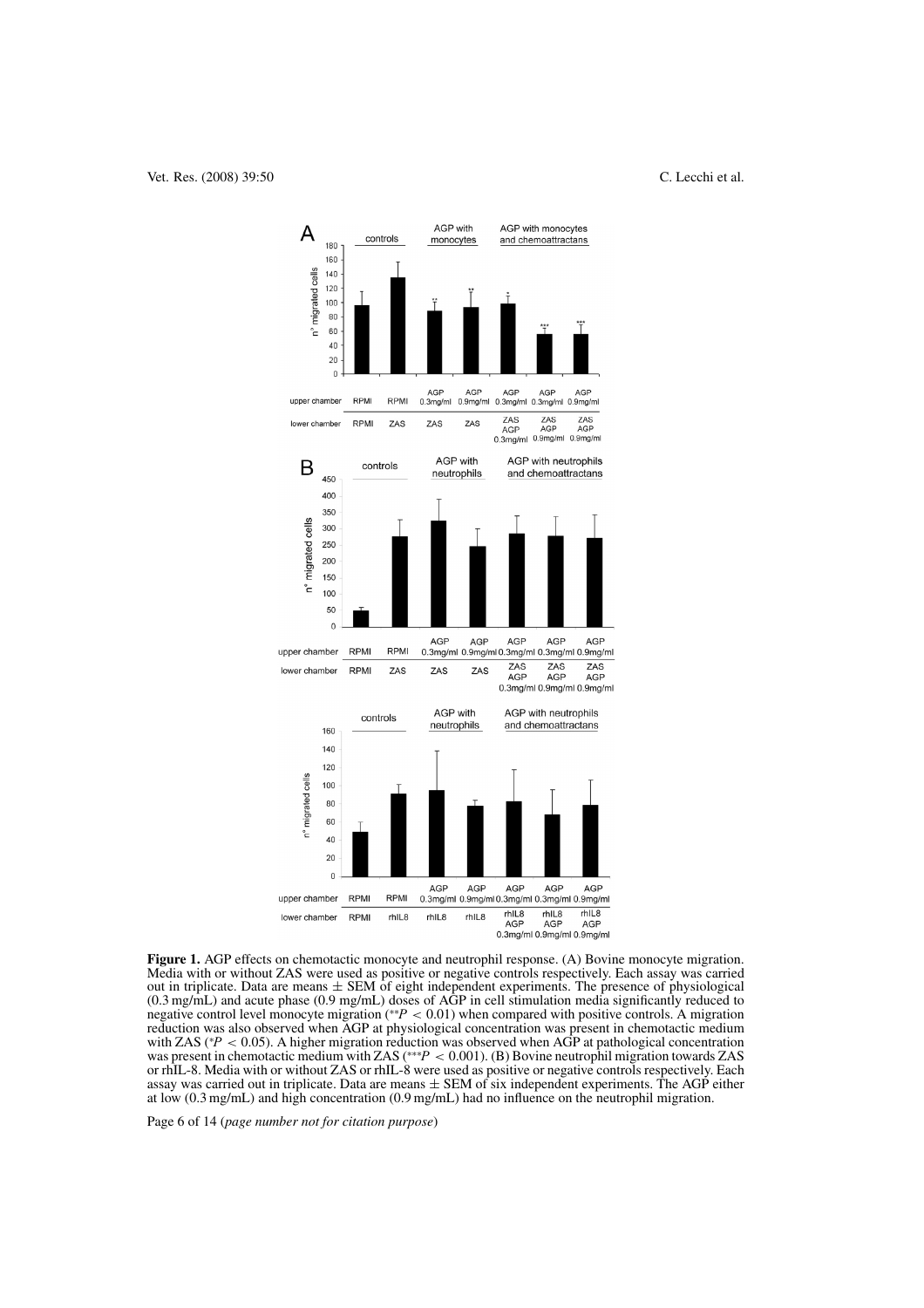for monocytes, and either ZAS or rhIL-8 for neutrophils) as positive and negative controls, respectively. AGP were added in the medium at low  $(0.3 \text{ mg/mL})$  or high  $(0.9 \text{ mg/mL})$ concentrations. Bovine monocytes exposed to AGP and ZAS for two hours revealed no significant influence as to the expression of CD11b and CD47 (Fig. 2), while monocytes treated with ZAS and AGP at high concentration demonstrated a decreased expression of CD18 ( $P < 0.05$ ) compared with monocytes treated with ZAS only with the evident uprising of a CD18 negative monocyte population. In a series of seven experiments, AGP caused a 25% decrease of MCF and an 18% decrease of CD18 positive cells (% gated). On the contrary, as seen in neutrophil migration experiments, neutrophils treated with rhIL-8/ZAS and AGP at high concentration showed no significant modification of CD47, CD11b and CD18 antigen surface expressions (Fig. 3).

#### **3.4. Expression of CD11b, CD18 and CD47 mRNA**

To investigate whether AGP could influence not only the surface expression of CD11b, CD18 and CD47 antigens, but also the corresponding mRNA levels in monocytes, the expression of genes was clearly established by quantitative real-time PCR analysis of monocyte cDNA. The relative quantification of CD11b, CD18 and CD47 mRNA between control cells and stimulated cells was performed by the delta-delta Ct method after normalization of the sample using the GAPDH gene as the housekeeping gene. The results are shown in Figure 4. In six different experiments, AGP did not cause any significant modification of CD11b, CD18 and CD47 gene expression.

#### **3.5. AGP binding to the surface of monocytes**

To investigate whether AGP binds directly to its target cells, both resting and stimulated monocytes were prepared and labeled for AGP immunoreactivity using the polyclonal anti-AGP antibody. The results are presented in Figure 5. ZAS-activated monocytes reveal a low, homogeneous staining, located on the surface of the cells. Treating monocytes with high concentration of AGP resulted in an evident increase of anti-AGP immunoreactivity, thus suggesting that plasma AGP can bind to the surface of activated monocytes.

#### **4. DISCUSSION**

In this paper, we report for the first time that the acute phase protein  $\alpha_1$ -acid glycoprotein is able to reduce the chemotaxis of bovine monocytes when used at high concentrations, similar to those found in plasma during a systemic response to inflammation. Remarkably, this inhibitory activity is both dose-dependent, the physiological concentration of AGP having no effect on chemotaxis, and cell-specific, since it does not affect neutrophils. This result was not consistent with what was observed in humans whose AGP can reduce PMN migration capability in a dose-dependent way [19, 41].

Tissues react to injuries by a basic process, an acute inflammatory reaction that physiologically leads to repair and/or removal of the damaged tissues. Its hallmark consists in activating defensive cells hierarchically, whose sequence includes resident macrophages, migrated polymorphonuclear cells and, finally, intervening monocytes [31].

The whole process, aimed at reducing unnecessary damages to nearby tissues, including both the influx of defensive cells and their lifespan, has to be tightly regulated. So far several proteins fulfilling this role have been characterized; many belong to the non structurally related family of acute phase proteins, among them AGP.

The biological significance of the involvement of AGP in the regulation of monocyte chemotaxis should be seen in the background of the activity of AGP on monocytes.

The so called mononuclear-phagocyte system plays a pivotal role in the inflammatory environment. Tissue resident macrophages are critical in triggering the inflammatory sequence by removing pathogens and producing pro-inflammatory cytokines. In a second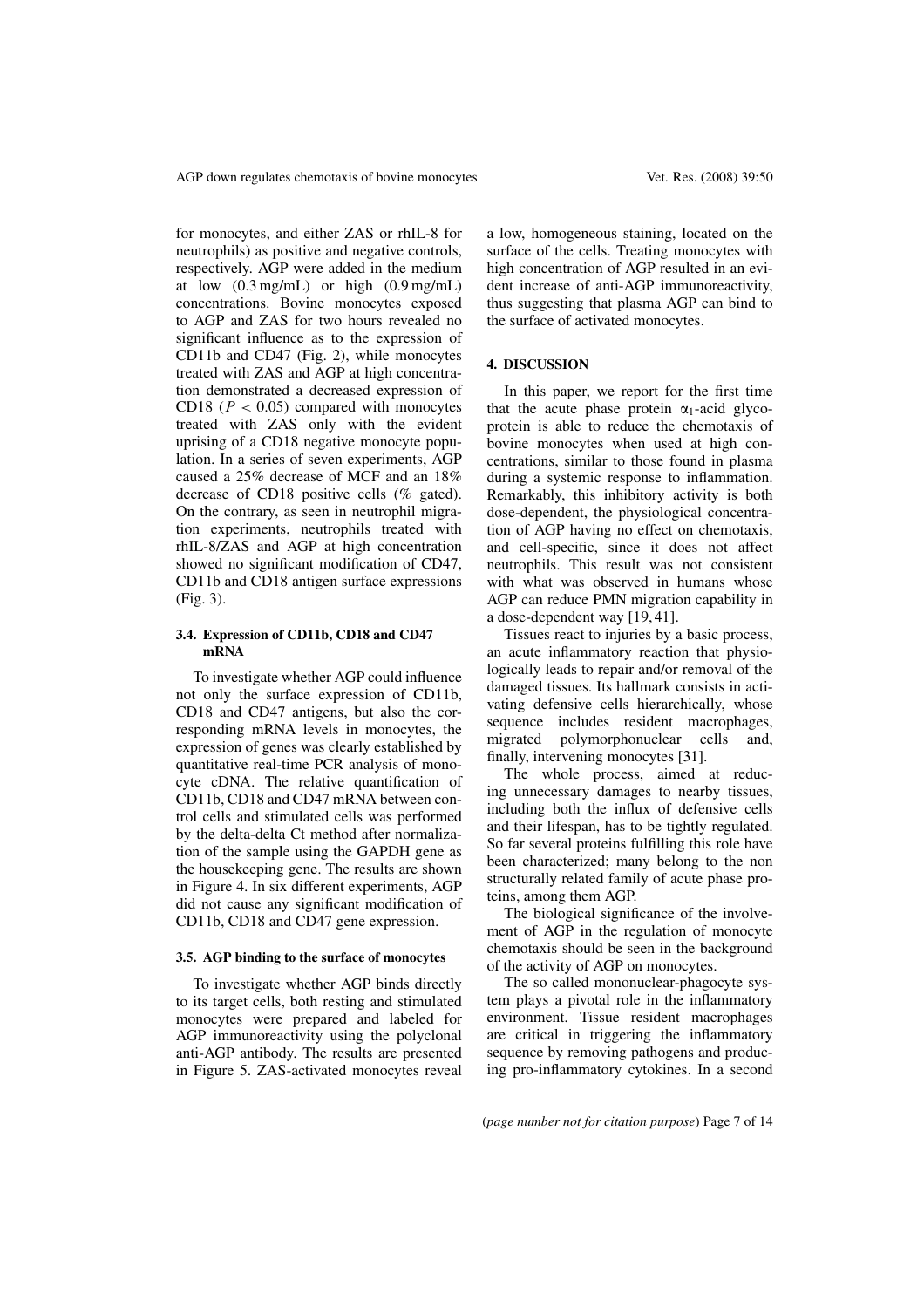

**Figure 2.** Flow cytometry analysis of AGP influence on monocyte antigens expression. Antigen surface expression in bovine monocytes exposed to AGP (0.9 mg/mL, 2 h) plus ZAS (black line) compared with cells treated with negative control (medium – solid histogram) and positive control (ZAS without AGP – grey line), as indicated by the arrows. Dotted line indicates irrelevant control antibody. ∗ P < 0.05. Values are expressed as Mean Channel Fluorescence (MCF). Stimulation with high AGP doses determines the formation of a population with a reduced CD18 expression on membranes. The CD11b and CD47 surface expression are not modulated by AGP. (A color version of this figure is available at www.edpsciences.org/vetres.)

inflammatory phase, intervening monocytes – recruited from blood due to pro-inflammatory signaling – become crucial in the resolution phase of inflammation thanks to the production of anti-inflammatory cytokines as well as the elimination of polymorphonuclear cells and tissue debris. AGP targets several monocyte/macrophage functions during inflammation, including the up-regulation of the expression of anti-inflammatory cytokines [39] and the increasing of their lifespan by reducing their apoptosis rate [7]. Therefore, the main function of AGP in the inflammatory focus converges toward an overall anti-inflammatory function, which is carried out by attenuating tissue damages related to uncontrolled activation of cells involved in the inflammatory process. In fact, given the reduction of the monocyte chemotaxis by AGP, potentially it might also increase the lifespan of neutrophils in the inflammatory focus, but this seemingly pro-inflammatory activity is poorly consistent with the other activities of AGP identified so far.

The possibility that this anti-chemotactic activity of AGP is directed toward a specific

Page 8 of 14 (*page number not for citation purpose*)

monocyte subpopulation should not be ruled out. Human monocytes have been further classified in different subsets, the CD16−/CCR2<sup>+</sup> monocytes [44], which are recruited to tissues during inflammation, and CD16+/CCR2−, which migrate into tissues irrespective of inflammatory stimuli. This latter population exhibits surface antigens that resemble those of tissue macrophages, and, coherently, shows a higher antigen presenting cell activity and pronounced pro-inflammatory cytokine pattern. It should be interesting to investigate whether the AGP activity is targeted toward a specific monocyte subset. Unfortunately, while described in all the species investigated so far, which include the pig, mouse, rat and, of course, humans, the presence of the CD16+/CD16<sup>−</sup> population in bovines has yet to be demonstrated, since, at least to our knowledge, anti-CD16 antibodies specific for bovine cells are not available.

The anti-chemotactic activity of AGP against monocytes may also be seen in relation with the decreasing of milk-resident macrophages during early post-partum [18, 23], since it was found that AGP increases its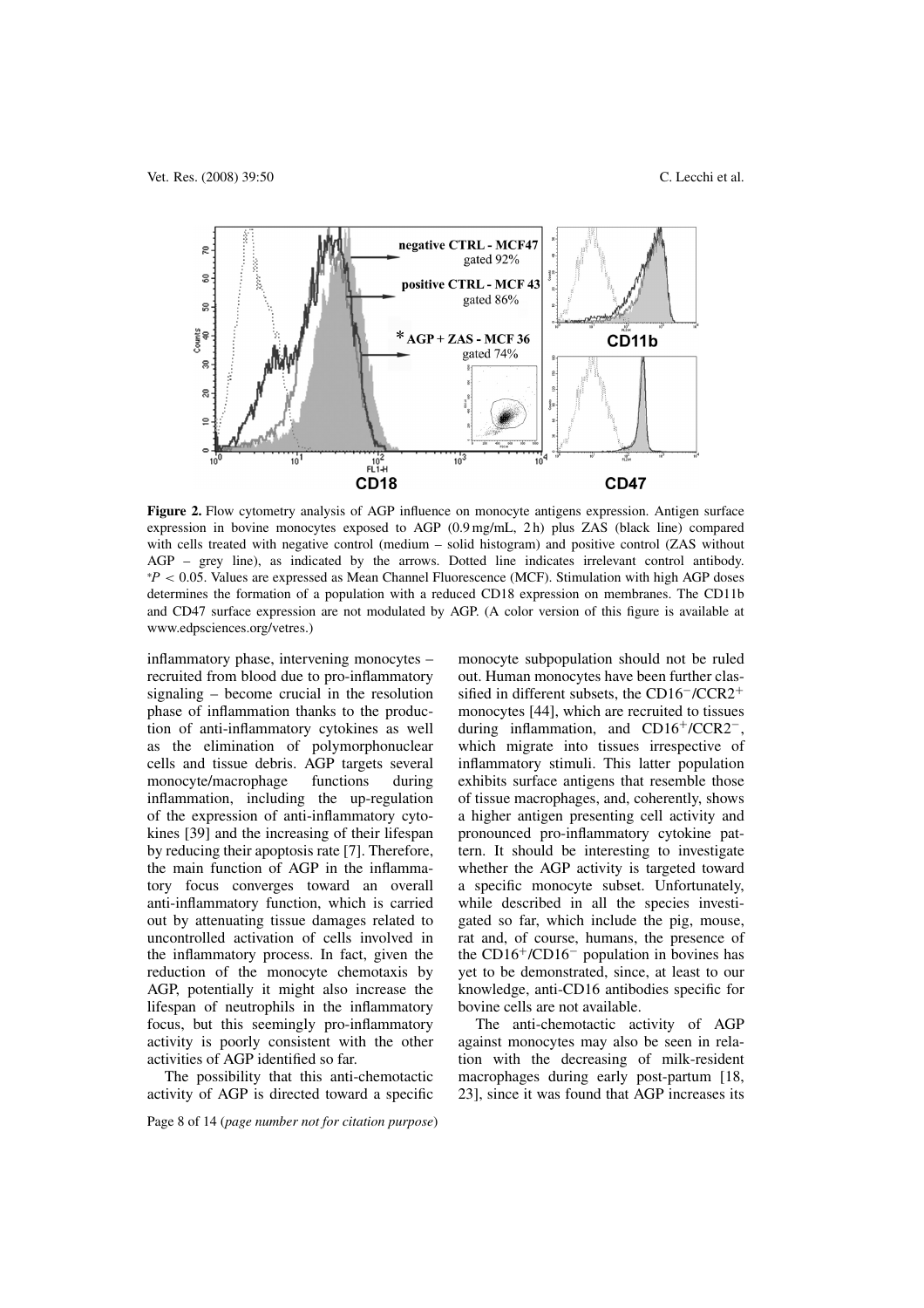

**Figure 3.** Flow cytometric analysis of AGP at acute phase concentration (0.9 mg/mL) plus rhIL-8 or ZAS activation on CD47, CD18 and CD11b neutrophil surface expression. Positive controls were media with rhIL-8 or ZAS, negative control were media without rhIL-8 or ZAS. AGP 0.3 mg/mL, and AGP 0.9 mg/mL indicates treatment in which cells were co-incubated with AGP and respective challenger (white box: rhIL-8, black box: ZAS). Data are means  $\pm$  SEM of three independent experiments. No significant modifications were observed on antigen surface expressions shown as MCF values.

(*page number not for citation purpose*) Page 9 of 14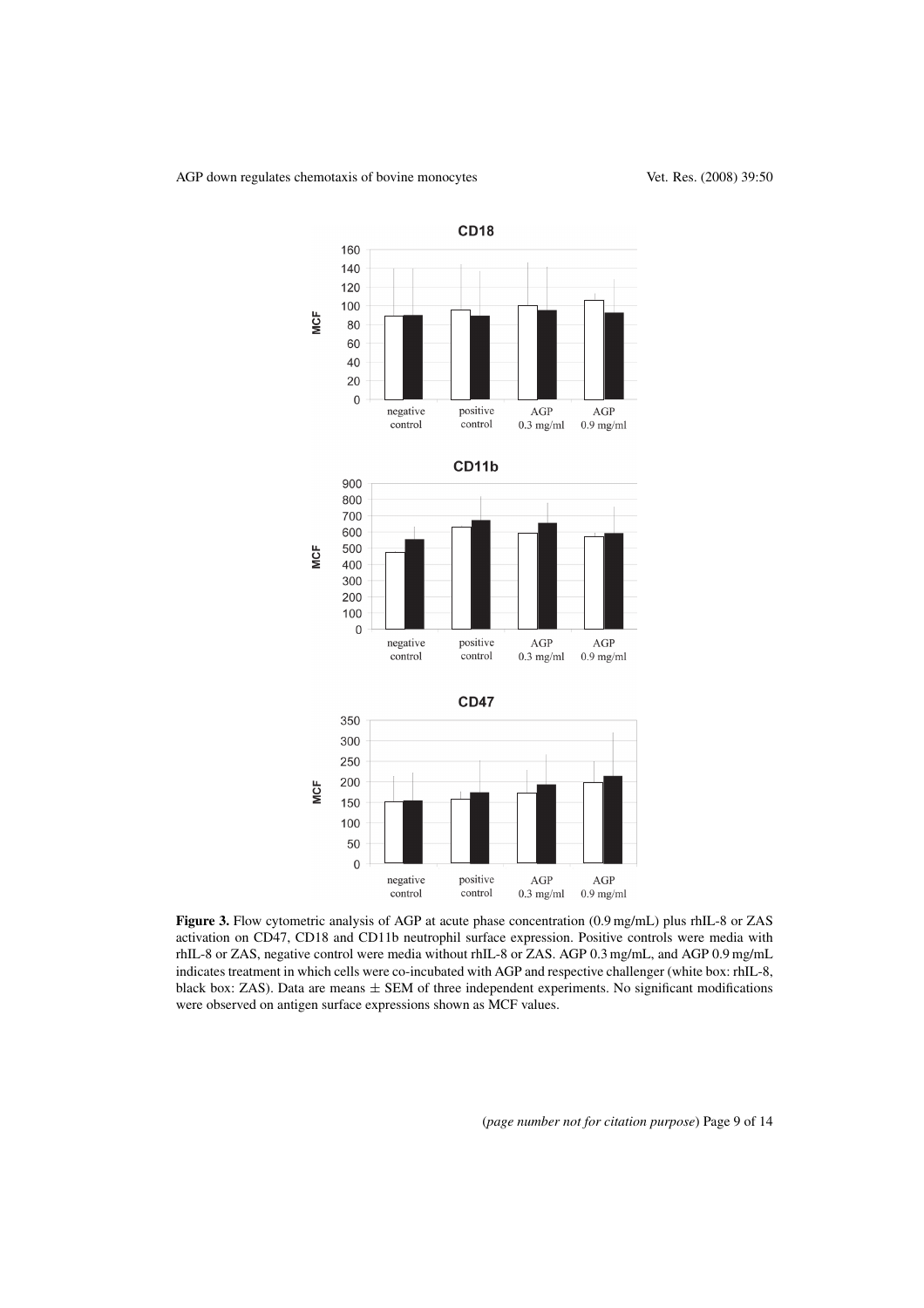

**Figure 4.** Relative CD11b, CD18 and CD47 gene expression in monocytes incubated with ZAS with or without AGP at 0.3 mg/mL or 0.9 mg/mL for 2 hours. The results were normalized using GAPDH as the housekeeping gene. Data are means of six independent experiments.

plasma level around peripartum [4]. Though interesting, this hypothesis must be carefully investigated, since it was reported that the expression of  $\beta_2$ -integrins on monocyte surface does not change during peripartum [10].

In an attempt to explain the downregulation of monocyte chemotaxis at the molecular level, it was found that AGP causes a lowering of the net number of CD18 molecules on the monocyte surface, thus inducing the uprising of a new population of CD18<sup>−</sup> monocytes. No effect has been shown on the expression of the integrin CD11b, the other twin component of MAC-1, as well as on CD47, a protein that can associate with and modulate the activity of several integrins [13]. The explanation of these two populations of CD18<sup>+</sup> and CD18<sup>−</sup> is elusive.

Conceivably, the logic outcome of the down-regulation of CD18 should be the reduction of the adhesion phase in the transendothelial migration sequence. Yet, this hypothesis has to be definitely confirmed by experiments that include endothelial cells into the culture scaffold, such as those previously reported [33]. Therefore, since our Boyden chamber experimental model excludes the interaction of CD18 with the adhesion molecules exposed on the surface of activated endothelium, it can be hypothesized that there is at least another mechanism that reduces the migration of monocytes, and that is not

Page 10 of 14 (*page number not for citation purpose*)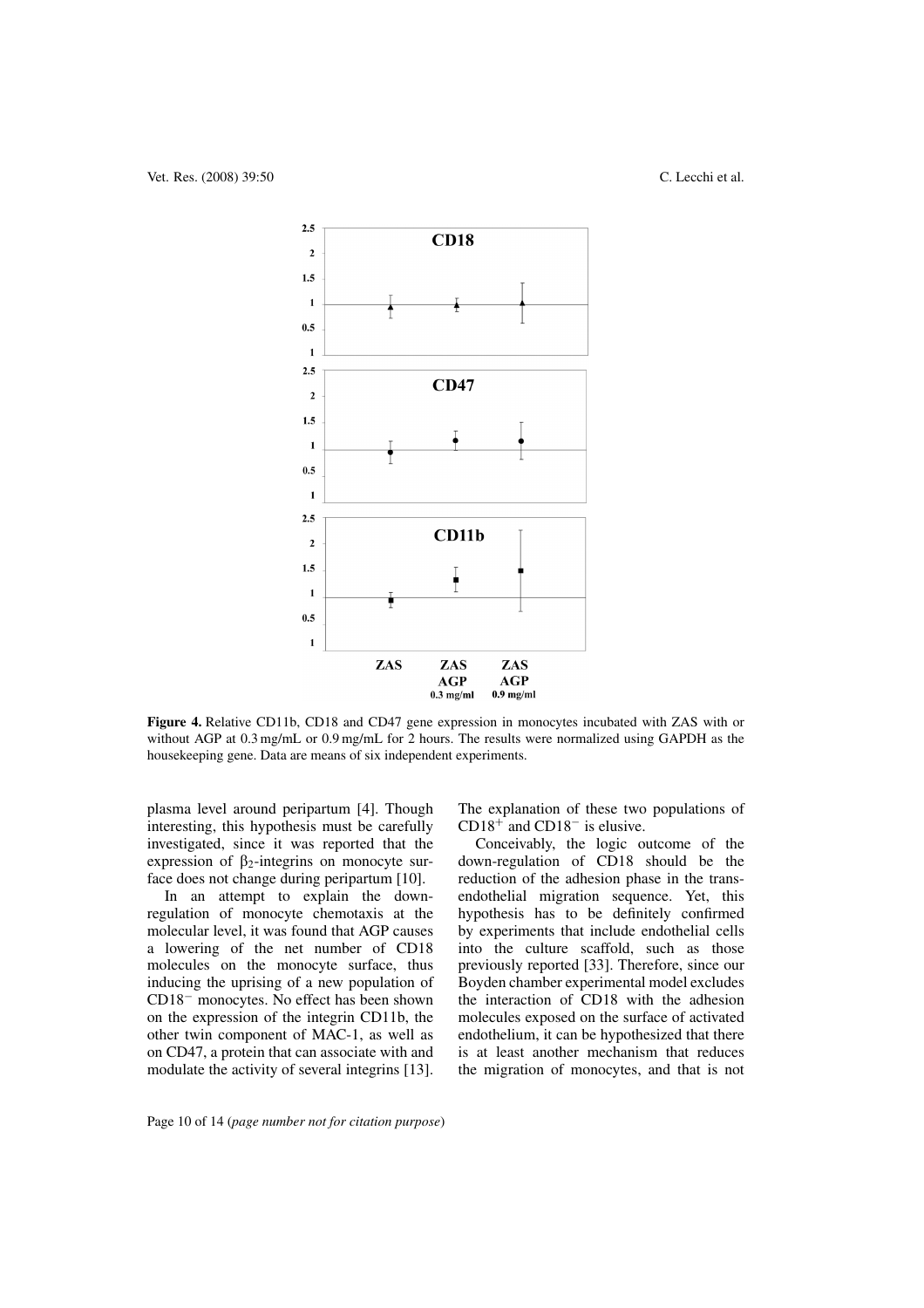

**Figure 5.** Direct binding of AGP to monocyte membrane after ZAS activation. Isolated monocytes treated for 2 h with ZAS (panel A) and ZAS with AGP (0.9 mg/mL) (panel B). Panel A: ZAS-stimulated monocytes (negative controls), immunostained with polyclonal rabbit anti-bovine AGP (27), as primary antibody, and donkey anti-rabbit-FITC, secondary antibody (left panel) and DAPI nuclear staining (right panel). Panel B: ZAS-AGP stimulated monocytes, immunostained with polyclonal rabbit anti-bovine AGP and donkey anti-rabbit-FITC (left panel) and DAPI nuclear staining (right panel). (A color version of this figure is available at www.edpsciences.org/vetres.)

related to the interaction of CD18-adhesion molecules.

Indeed, the down-regulation of integrins on the surface of the cells by AGP not only does imply the reduction of the adhesion of monocytes to endothelial cells, but also the downgrading of several other activities involving where MAC-1 integrin is involved, including the clustering and association with cytoskeletal and signaling complexes, such as MAPK and PI3P-kinases, or Rho family of GTPases [13]. The reduction of chemotaxis in our in-vitro model may be due to the downregulation of one, or more, integrin functions.

After cellular activation, the pattern of MAC-1 expression on the surface of monocytes follows two waves. The first one originates from the storage pools, and is mobilized from the secretory vesicles to the outer membrane of the cell within a few minutes after the first chemotactic signaling, inducing a 4- to 12-fold increase over the basal level of the integrins [1]. The second wave appears after 24–72 h, and is the result of newly synthesized integrins. Since RT-PCR expression studies on CD18, CD11b and CD47 mRNA ruled out any modification of the expression rate of these genes caused by AGP treatment, we can hypothesize that the activity of AGP is likely to be related to the direct interfering with the exocytosis of the first wave of integrins, rather than connected to the 'de novo' synthesis of the second wave.

Another possible mechanism of action of AGP should not be ruled out. As an immunocalin, AGP may fulfil both functions of binding protein and immunomodulatory molecule. The results presented in this paper demonstrate that when high concentration of AGP is added to the chemotactic medium, it further decreases the migration rate of monocytes. While no binding properties of AGP toward C5a have been reported, it can be hypothesized that AGP molecules bind ZAS-generated C5a. This activity could be explained by the lipocalin structure of AGP, which allows the protein to interact with

(*page number not for citation purpose*) Page 11 of 14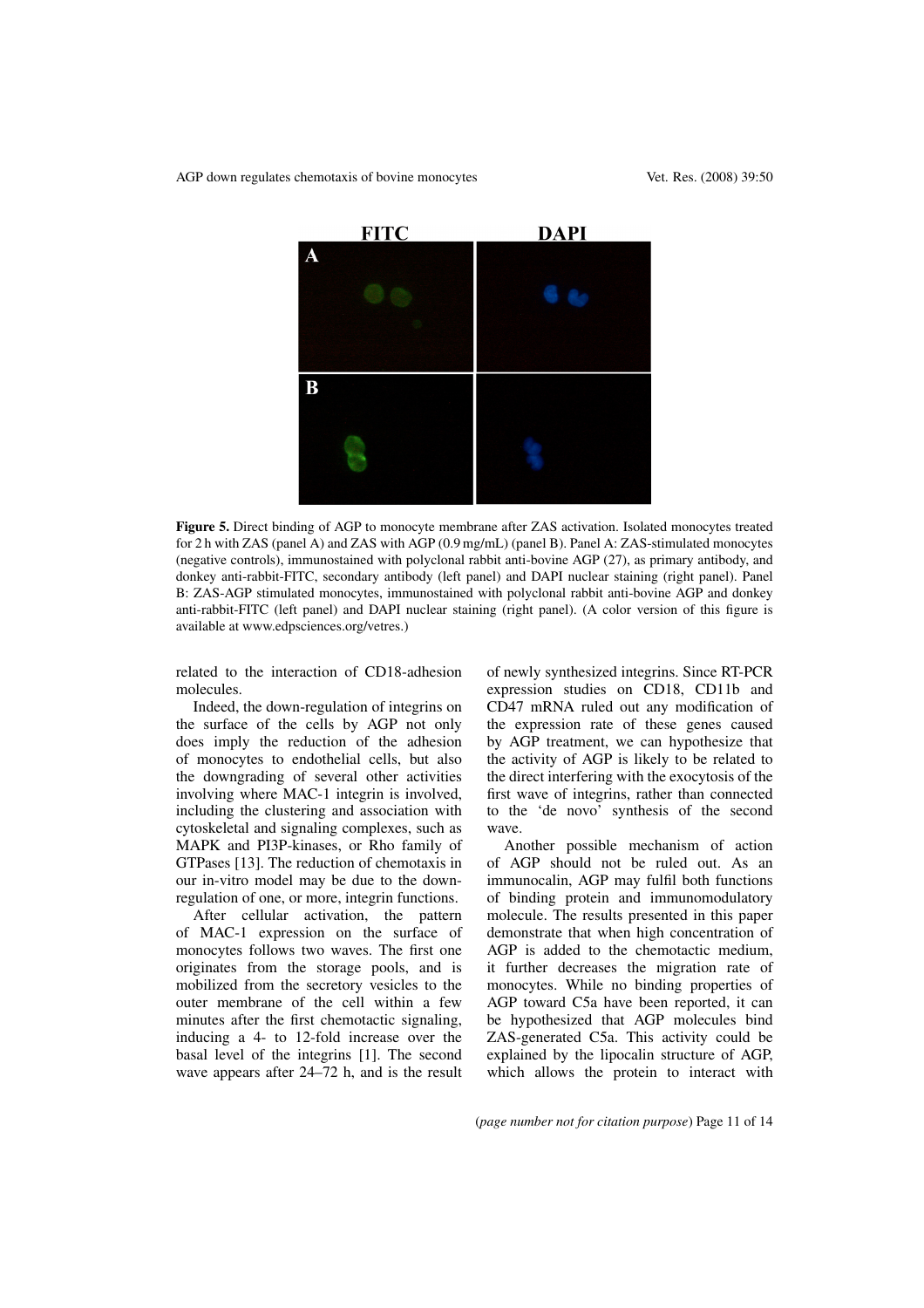more than 300 different molecules [7, 16]. Therefore, it is possible that a further possible mechanism of action of AGP is that of dampening the inflammation by sequestering some of the mediators, thus reducing their biological availability in the inflammatory environment.

It remains to be elucidated why this effect is not evident in neutrophils, but only in monocytes.

In conclusion, the results of this investigation report for the first time the inhibitory effect of chemotaxis of AGP on bovine monocytes, and indicate that acute phase concentrations of AGP reduce the expression of CD18 on monocyte surfaces.

This finding may suggest a regulatory role for AGP in specific trafficking of monocytes from blood to tissues, and contribute to understanding the regulatory function of acute phase protein overexpression on blood cell migration during acute inflammation. Further studies are necessary to characterize the sub-population of monocytes, in order to investigate whether the activity is directed toward a specific population of monocytes.

*Acknowledgements.* We are grateful to Prof. Gigliola Canepa for her valuable help in the final editing of the paper. This work was financed by Grant FIRST/2004 funded to Dr Ceciliani, and PRIN 2006 funded to Prof. Paola Sartorelli.

#### **REFERENCES**

[1] Al-Numani D., Segura M., Doré M., Gottshalk M., Up-regulation of ICAM-1, CD11a/CD18 and CD11c/CD18 on human THP-1 monocytes stimulated by Streptococchus suis serotype 2, Clin. Exp. Immunol. (2003) 133:67–77.

[2] Arnaout M.A., Leukocyte adhesion molecules deficiency: its structural basis, pathophysiology and implications for modulating the inflammatory response, Immunol. Rev. (1990) 114:145–180.

[3] Brodersen R., Bijlsma F., Gori K., Jensen K.T., Chen W., Dominguez J., et al., Analysis of the immunological cross reactivities of 213 well characterized monoclonal antibodies with specificities against various leucocyte surface antigens of human and 11 animal species Vet. Immunol. Immunopathol. (1998) 64:1–13.

[4] Cairoli F., Battocchio M., Veronesi M.C., Brambilla D., Conserva F., Eberini I., et al., Serum protein pattern durino cow pregnancy: Acute-phase proteins increase in peridpartum period, Electrophoresis (2006) 27:1617–1625.

[5] Carlson G.P., Kaneko J.J., Isolation of leukocytes from bovine peripheral blood, Proc. Soc. Exp. Biol. Med. (1973) 142:853–856.

[6] Ceciliani F., Pocacqua V., Lecchi C., Fortin R., Rebucci R., Avallone G., et al., Differential expression and secretion of  $\alpha$ 1-acid glycoprotein in bovine milk, J. Dairy Res. (2007) 74:374–380.

[7] Ceciliani F., Pocacqua V., Miranda-Ribera A., Bronzo V., Lecchi C., Sartorelli P., Alpha(1)- Acid glycoprotein modulates apoptosis in bovine monocytes, Vet. Immunol. Immunopathol. (2007) 116:145–152.

[8] Daemen M., Heemskerk V.H., Vant'Veer C., Denerek G., Wolfs T., Vandenabeele P., Buurman W.A., Functional protection by acute phase proteins alpha(1)-acid glycoprotein and alpha(1) antitrypsin against ischemia/reperfusion injury by preventing apoptosis and inflammation, Circulation  $(2000)$   $102:1420 - 1426$ .

[9] De Vries B., Walter S.J., Wolfs T., Hochepied T., Räbinä J., Heeringa P., et al., Exogenous alpha-1-acid glycoprotein protects against renal ischemiareperfusion injury by inhibition of inflammation and apoptosis, Transplantation (2004) 78:1116–1124.

[10] Diez-Fraile A., Duchateau L., Meyer E., Burvenich C., Expression of  $\beta_2$ -integrin on monocytes and blood polymorphonuclear leukocytes in the periparturient period in dairy cows, Can. J. Vet. Res. (2003) 67:235–238.

[11] Eckersall P.D., Young F.J., McComb C., Hogarth C.J., Safi S., Weber A., et al., Acute phase proteins in serum and milk from dairy cows with clinical mastitis, Vet. Rec. (2001) 148:35–41.

[12] Falk W., Goodwin R.H. Jr., Leonard E.J., A 48-well micro chemotaxis assembly for rapid and accurate measurement of leukocyte migration, J. Immunol. Methods (1980) 33:239–247.

[13] Giancotti F.G., Ruoslahti E., Integrin signalling, Science (1999) 285:1028-1032.

[14] Giulietti A., Overbergh L., Valckx D., Decallonne B., Bouillon R.., Mathieu C., An overview of real-time quantitative PCR: applications to quantify cytokine gene expression, Methods (2001) 25:386–401.

[15] Harris E.S., McIntyre T.M., Prescott S.M., Zimmerman G.A., The leukocyte integrins, J. Biol. Chem. (2000) 275:23409–23412.

[16] Hochepied T., Berger F.G., Baumann H., Libert C., Alpha(1)-acid glycoprotein: an acute phase protein

Page 12 of 14 (*page number not for citation purpose*)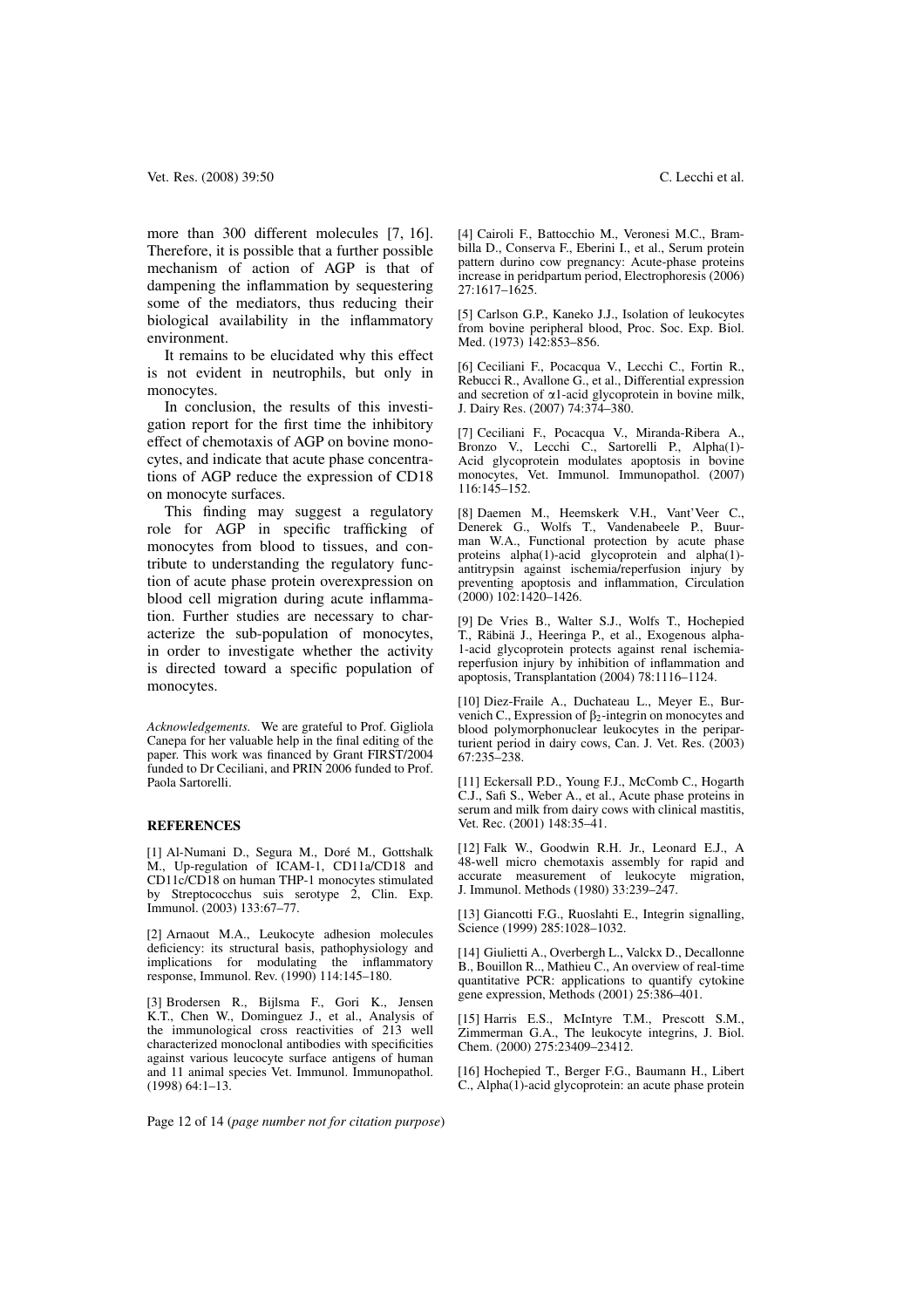with inflammatory and immunomodulating properties, Cytokine Growth Factor Rev. (2003) 14:25–34.

[17] Israili Z.H., Dayton P.G., Human alpha-1 glycoprotein and its interactions with drugs, Drug Metab. Rev. (2001) 33:161–235.

[18] Jensen D.L., Eberhardt R.J., Total and differential cell counts in secretions of the nonlactating bovine mammary gland, Am. J. Vet. Res. (1981) 42: 743–747.

[19] Lainé R., Couderc R., Roch-Arveiller M., Vasson M.P., Giroud J.P., Raichvarg D., Modulation of human polymorphonuclear neutrophil functions by alpha 1-acid glycoprotein, Inflammation (1990) 14:1–9.

[20] Lamote I., Meyer E., De Ketelaere A., Duchateau L., Burvenich C., Influence of sex steroids on the viability and CD11b, CD18 and CD47 expression of blood neutrophils from dairy cows in the last month of gestation, Vet. Res. (2006) 37:61–74.

[21] Ley K., The role of selectins in inflammation and disease, Trends Mol. Med. (2003) 9:263–268.

[22] Liu Y., Merlin D., Burst S.L., Pochet M., Madara J.L., Parkos C.A., The role of CD47 in neutrophil transmigration. Increased rate of migration correlates with increased cell surface expression of CD47, J. Biol. Chem. (2001) 276:40156–40166.

[23] McDonald J.S., Anderson A.J., Total and differential somatic cell counts in secretions of the noninfected bovine mammary gland: the peripartum period, Am. J. Vet. Res. (1981) 42:1366–1368.

[24] Nagahata H., Bovine leukocyte adhesion deficiency (BLAD): a review, J. Vet. Med. Sci. (2004) 66:1475–1482.

[25] Nakamura T., Board P.G., Matsushita K., Tanaka H., Matsuyama T., Matsuda T., Alpha 1-acid glycoprotein expression in human leukocytes: possible correlation between alpha 1-acid glycoprotein and inflammatory cytokines in rheumatoid arthritis, Inflammation (1993) 17:33–45.

[26] Parkos C.A., Colgan S.P., Liang T.W., Nusrat A., Bacarra A.E., Carnes D.K., Madara J.L., CD47 mediates post-adhesive events required for neutrophil migration across polarized intestinal epithelia, J. Cell Biol. (1996) 132:437–450.

[27] Petersen H.H., Nielsen J.P., Heegard P.M., Application of acute phase protein measurement in veterinary clinical chemistry, Vet. Res. (2004) 35:163–187.

[28] Poland D.C., García Vallejo J.J., Niessen H.W., Nijmeyer R., Calafat J., Hack C.E., et al., Activated human PMN synthesize and release a strongly fucosylated glycoform of  $\alpha$ 1-acid glycoprotein, which is transiently deposited in human myocardial infarction, J. Leukoc. Biol. (2005) 78:453–461.

[29] Rebres R.A., Kajihara K., Brown E.J., Novel CD47-dependent intercellular adhesion modulates cell migration, J. Cell. Physiol. (2005) 205:182–193.

[30] Reinhold M.I., Lindberg F.P., Plas D., Reynolds S., Peters M.G., Brown E.J., In vivo expression of alternatively spliced forms of integrin-associated protein (CD47), J. Cell. Sci. (1995) 108:3419–3425.

[31] Shibata Y., Tamura K., Ishida N., Cultured human monocytes, granulocytes and a monoblastoid cell line (THP-1) synthesize and secrete immunosuppressive acidic protein (a type of alpha 1-acid glycoprotein), Microbiol. Immunol. (1984) 28:99–111.

[32] Simon S.I., Green C.E., Molecular mechanics and dynamics of leukocyte recruitment during inflammation, Annu. Rev. Biomed. Eng. (2005) 7:151–185.

[33] Smits E., Cifrian E., Guidry A.J., Rainard P., Burvenich C., Paape M.J., Cell culture system for studying bovine neutrophil diapedesis, J. Dairy Sci. (1996) 79:1353–1360.

[34] Smits E., Burvenich C., Guidry A.J., Massart-Leën A., Adhesion receptor CD11b/CD18 contributes to neutrophil diapedesis across the bovine blood-milk barrier, Vet. Immunol. Immunopathol. (2000) 73: 255–265.

[35] Snyder S., Coodley E.L., Inhibition of platelet aggregation by alpha1-acid glycoprotein, Arch. Intern. Med. (1976) 136:778–781.

[36] Su S.J., Yeh T.M., Effects of alpha 1-acid glycoprotein on tissue factor expression and tumor necrosis factor secretion in human monocytes, Immunopharmacology (1996) 34:139–145.

[37] Tamura K., Yatsu T., Itoh H., Motoi Y., Isolation, characterization, and quantitative measurement of serum alpha 1-acid glycoprotein in cattle, Nippon Juigaku Zasshi (1989) 51:987–994.

[38] Theilgaard-Mönch K., Jacobsen L.C., Rasmussen T., Niemann C.U., Udby L., Borup R., et al., Highly glycosylated alpha1-acid glycoprotein is synthesized in myelocytes, stored in secondary granules, and released by activated neutrophils, J. Leukoc. Biol. (2005) 78:462–470.

[39] Tilg H., Vannier E., Vachino G., Dinarello C.A., Mier J.W., Anti-inflammatory properties of hepatic acute phase proteins: preferential induction of interleukin 1 (IL-1) receptor antagonist over IL-1 beta synthesis by human peripheral blood mononuclear cells, J. Exp. Med. (1993) 178:1629–1636.

[40] Ulbrich H., Eriksson E.E., Lindbom L., Leukocyte and endothelial cell adhesion molecules as targets for therapeutic interventions in inflammatory disease, Trends Pharmacol. Sci. (2003) 24:640–647.

[41] Vasson M.P., Roch-Arveiller M., Couderc R., Baguet J.C., Raichvarg D., Effects of alpha-1 acid

(*page number not for citation purpose*) Page 13 of 14